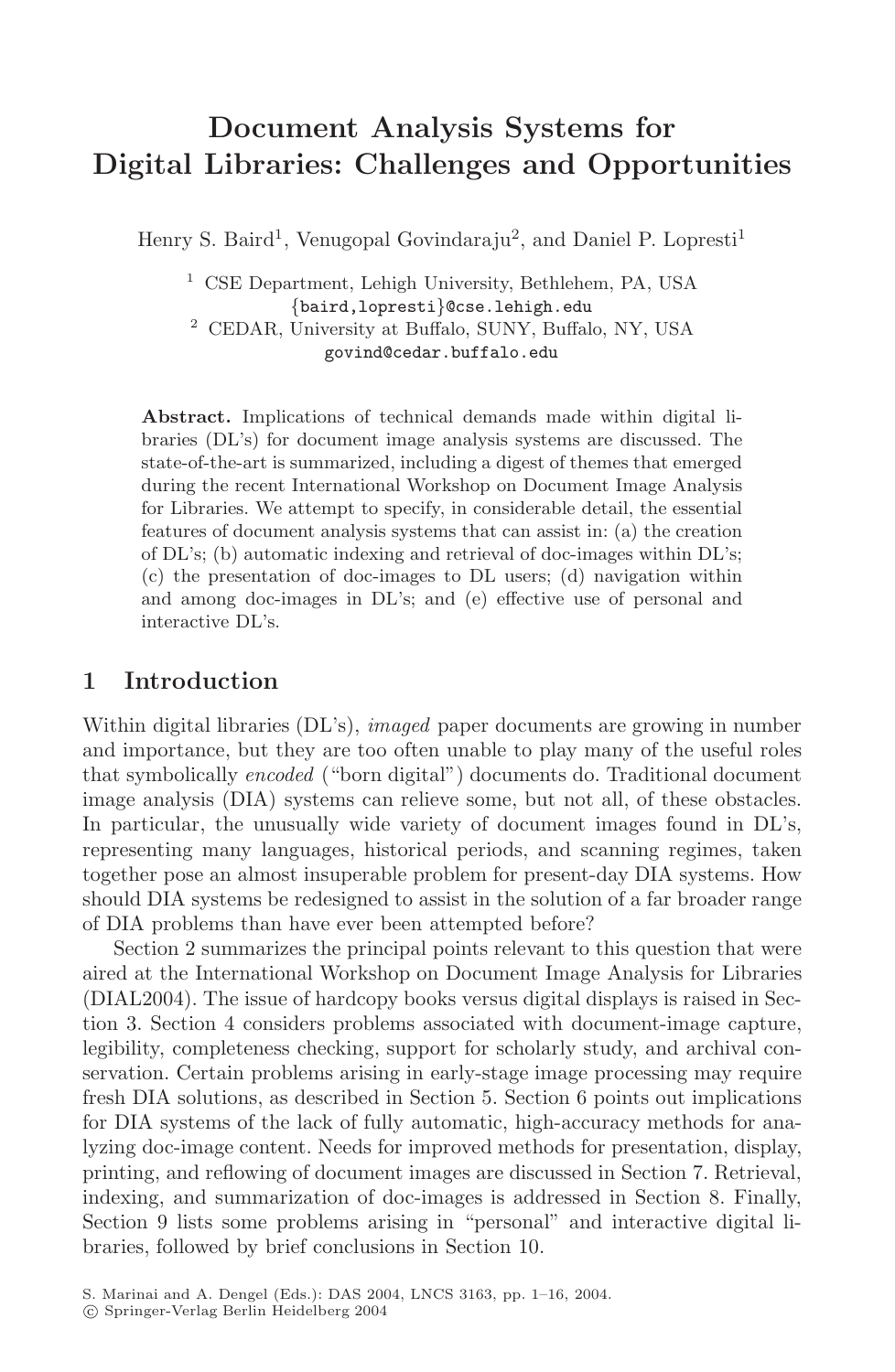## **2 The DIAL2004 Workshop**

The First International Workshop on Document Image Analysis for Libraries (January 23-24, 2004, Palo Alto, CA) brought together fifty-five researchers, end-users, practitioners, business people, and end-users who were all interested in new technologies assisting the integration of imaged documents within DL's so that, ideally, everything that can be done with "born digital" data can also be done with scanned hardcopy documents. Academia, industry, and government in twelve countries were represented by researchers from the document image analysis, digital libraries, library science, information retrieval, data mining, and humanities fields. The participants worked together, in panels, debates, and group discussions, to describe the state of the art and identify urgent open problems. More broadly, the workshop attempted to stimulate closer cooperation in the future between the DIA and DL communities.

Twenty-nine regular papers, published in the proceedings [7], established the framework for discussion, which embraced six broad topics:

- **–** DIA challenges in historical DL collections;
- **–** handwriting recognition for DL's;
- **–** multilingual DL's;
- **–** DL systems architectures and costs;
- **–** retrieval in DL's using DIA methods; and
- **–** content extraction from document images for DL's.

The remainder of this paper summarizes work relating to these topics, with the current section placing special emphasis on the first three areas.

### **2.1 DIA Challenges in Historical DL Collections**

**Image Acquisition.** Image capture from historical artifacts needs special handling to counter the defects of document aging and the physical constraints of digitization. A DIA oriented approach is suggested to effectively increase resolution and digitization speed, as well as to ensure document preservation during scanning and quality control [6, 35].

Bourgeouis *et al.* [35] use Signal to Noise Ratio (SNR) and other measures to demonstrate the loss of resolution/data in image compression formats, and recommend storage in 256 gray levels or true color. They observe that curators should be informed about the needs of DL technology and drawbacks of lossy file formats like JPEG. In addition, non-UV cold lights and automatic page turners are used to safeguard originals during scanning, and errors are countered by using skew, lighting and curvature correction for book bindings and color depth reduction for medieval documents. Character reconstruction is suggested to restore broken characters in ancient documents.

Continuous scanning is followed by automatic frame cropping as an efficient and fast procedure to generate images from microfilm [9]. Fourier-Mellin transform is used to correct rotation/shear, scale and translation errors [28]. Morphological operations, analysis of lightness and saturation in HLS (Hue, Lightness,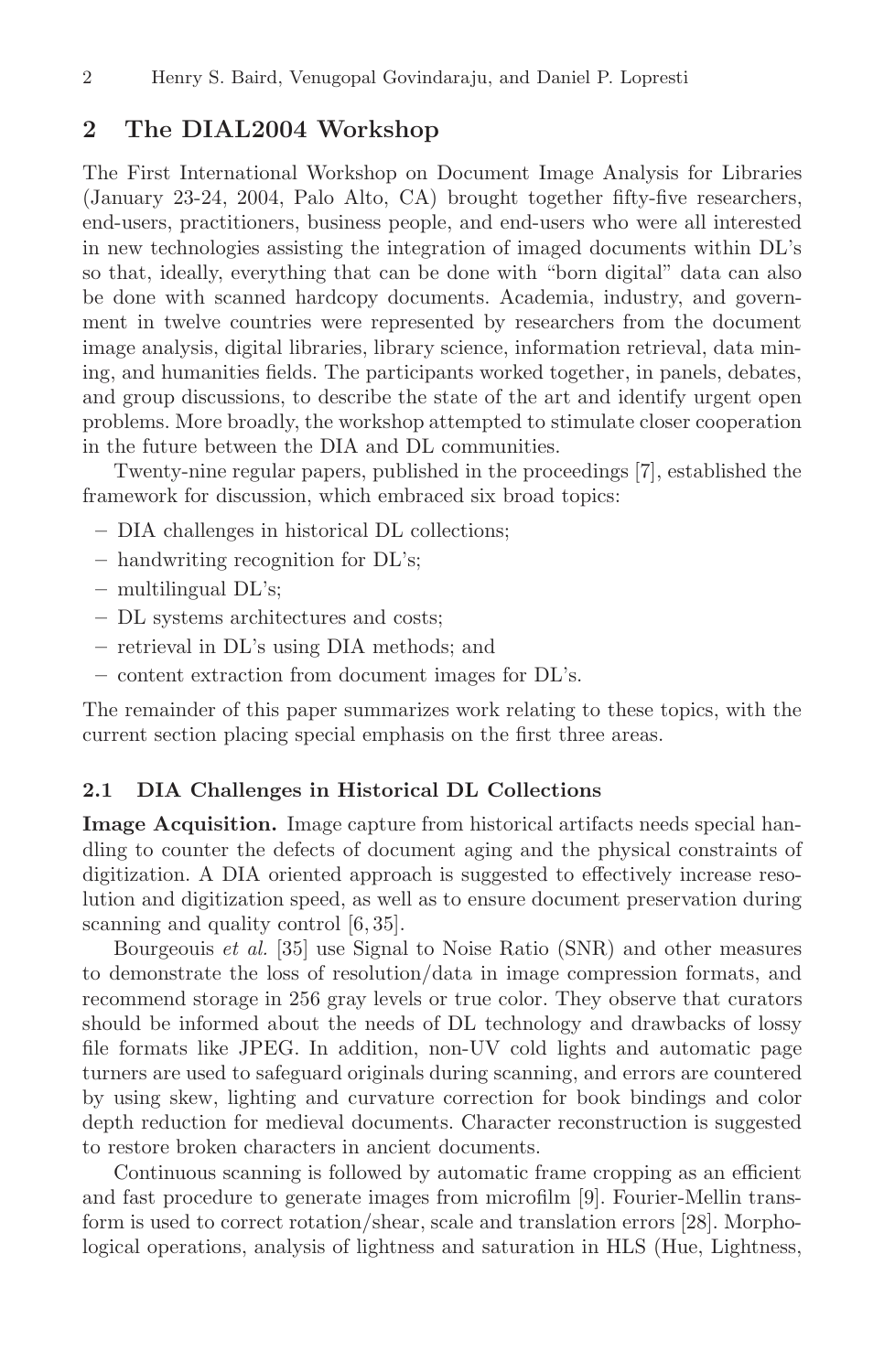and Saturation) image data, and connected component analysis is used to remove reconstructed paper areas [5].

**Layout Analysis and Meta-data Extraction.** Layout analysis and metadata extraction is a crucial step in creating an information base for historical DL's. Even as researchers are gaining ground on complete recognition of text content from historical documents (Subsection 2.2), practical systems have been built using only the layout analysis stage of DIA [9, 26, 35].

Availability of images makes it possible to provide content based image retrieval, using even structural features like color and layout. Marinai *et al.* [39] create an MXY tree structure during document segmentation and then use layout similarity as a feature to query documents by example.

A historical DL should supplement content with meta-data describing textual features (*e.g.*, date, author, place) and geometrical information (*e.g.*, paragraph locations, image zones). Couasnon *et al.* use an automated Web-based system for collecting annotations of French archives [18]. The system combines automatic layout analysis with human-assisted annotation in a Web interface.

Transcription of historical documents maps ASCII text to corresponding words in the document image. This is intended to circumvent the lack of perfect Optical Character Recognition (OCR) for ancient writing styles [23, 33, 66].

### **2.2 Handwriting Recognition for DL's**

Although commercial products are available for typeset text, handwriting recognition has achieved success only in specialized domains. HMM-based character model recognizers are used in postal address recognition from mail-piece images [51, 57]. This system relies on context information related to addresses.

For transcript creation from historical documents, mapping systems use handwriting recognition. OCR engines used in these applications cannot meet realtime recognition requests. Automatic author classification systems [65] use multistage binarization followed by identification of document writers using character features. For Hanja scripts, OCR and UI techniques [31] incorporate nonlinear shape normalization, contour direction features and recognizers based on Mahalanobis distance to generate transcripts for Hanja (Korean) documents.

A HMM based recognizer for large lexicons is examined for indexing historical documents in [23]. The system uses substring sharing, where a prefix tree is built from the lexicon. Entries that share the same prefix also share its computation without invoking the recognizer. Duration constraints on character states, choice pruning, and parallel decoding provide a speedup of 7*.*7 times.

Zhang *et al.* [66] combine word model recognition and transcript mapping to create handwritten databases. Lavrenko *et al.* [34] suggest a holistic recognition technique wherein normalized word images are used as inputs to a HMM. Scalar and profile features are extracted from the images and an entire historical document is modeled as a HMM, with words constituting the state sequence. For a document written by a given author, state transition probabilities are obtained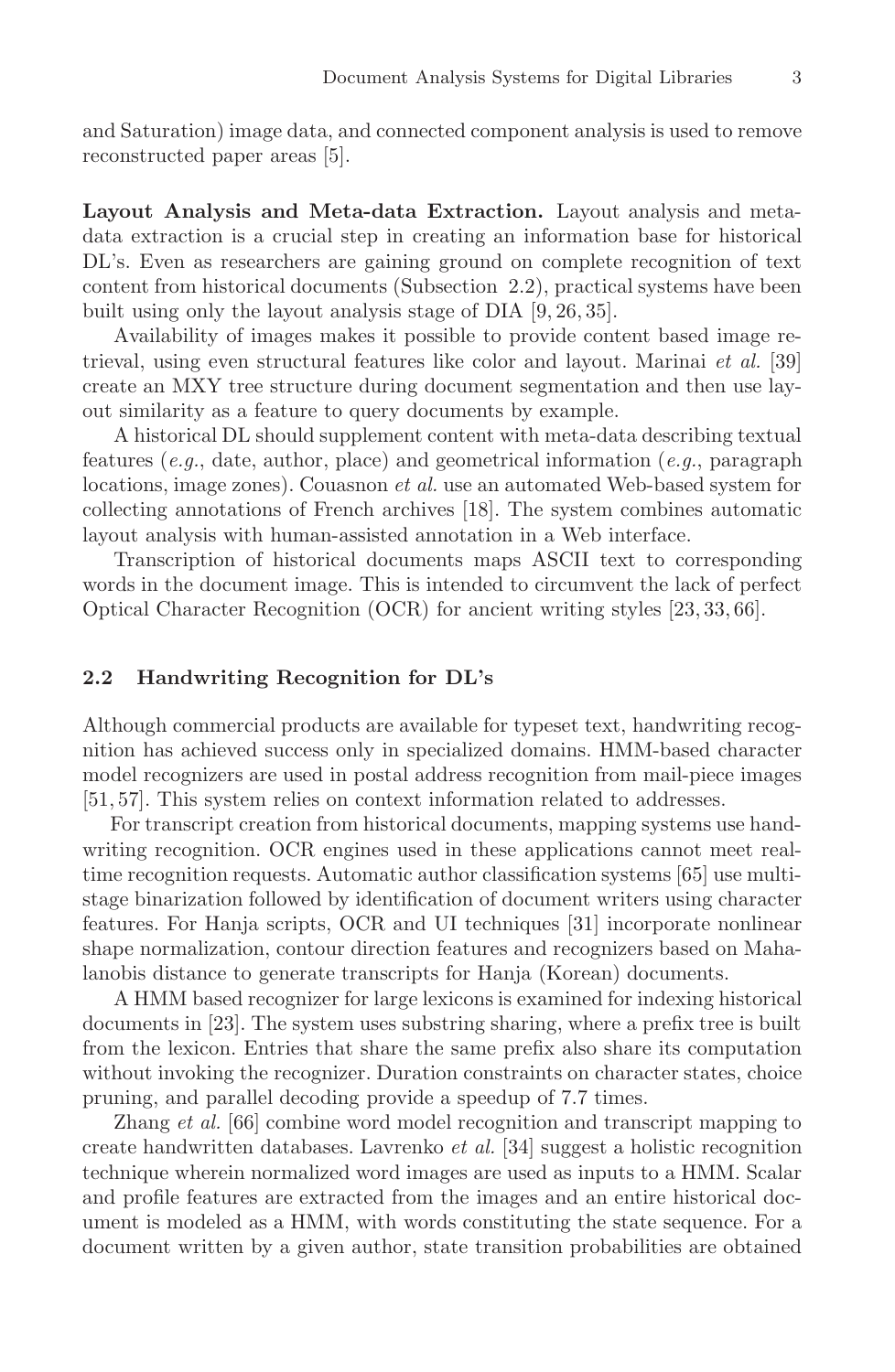by averaging word bi-gram probabilities collected from contemporary texts and previously transcribed writings of the target author.

### **2.3 Multilingual DL's**

Despite excellent advances in Latin script DL's, research in other scripts such as Indic (Arabic, Bengali, Devanagari, and Telugu), Chinese, Korean, etc. is only recently receiving attention. Digital access to documents in these scripts is challenging by way of user interface (UI) design, layout analysis, and OCR.

A multilingual DL system should support simultaneous storage, entry, and display of data in many scripts. Many non-Latin scripts have a complicated character set and need a separate encoding system [17]. The display and entry of these languages requires new fonts [40, 47] and character input schemes. Also, to ensure compatibility and platform independence of data, a DL should not resort to customized solutions without completely examining existing standards.

In terms of character encoding, the Unicode Consortium aims at providing a reliable encoding scheme for all scripts in the world [17]. It currently supports all commercial scripts and is accepted as a system standard by many DL researchers and software manufacturers [11, 32, 36, 40, 60, 63]. Although alternate schemes have been suggested [43], they do not have the compatibility and global acceptance of Unicode. On the storage front, XML is emerging as a versatile and preferred scheme for DL projects [3, 32, 53, 63].

Turning to input and display techniques, multi-layered input schemes for phonetic scripts [52] are suggested for stylus/keypad based entry systems (*e.g.*, for PDA's). Keyboard mapping systems (INSCRIPT for Indic scripts) map the keys of a standard *QWERTY* keyboard onto the characters of a target script [43]. This keyboard system is functional, but has a steep learning curve. Moreover, every keyboard has to be physically labeled before a user can associate the keys with relevant characters. TrueViz [36] uses a graphical keyboard for Russian script input. Kompalli *et al.* [32] use a transliteration scheme, where Devanagari characters are entered by phonetic equivalent strings in English. For example, the Devanagari character  $\overline{\Phi}$  is entered using the English equivalent *ka*. A GUI keyboard is also provided to enter special characters.

The ability to display multiple languages on a single interface is dependent on the encoding schema and fonts used in a DL system. Most designers of multilingual software resort to Unicode-based fonts, and software vendors provide detailed guidelines for internationalization [24].

### **2.4 Multilingual Layout Analysis**

Variation in the writing order of scripts, and the presence of language-specific constructs such as shirorekha (Devanagari), modifiers (Arabic and Devanagari), or non-regular word spacing (Arabic and Chinese) require different approaches to layout analysis. For instance, gaps may not be used to identify words in Chinese and Arabic. Techniques for script identification vary from identifying scripts of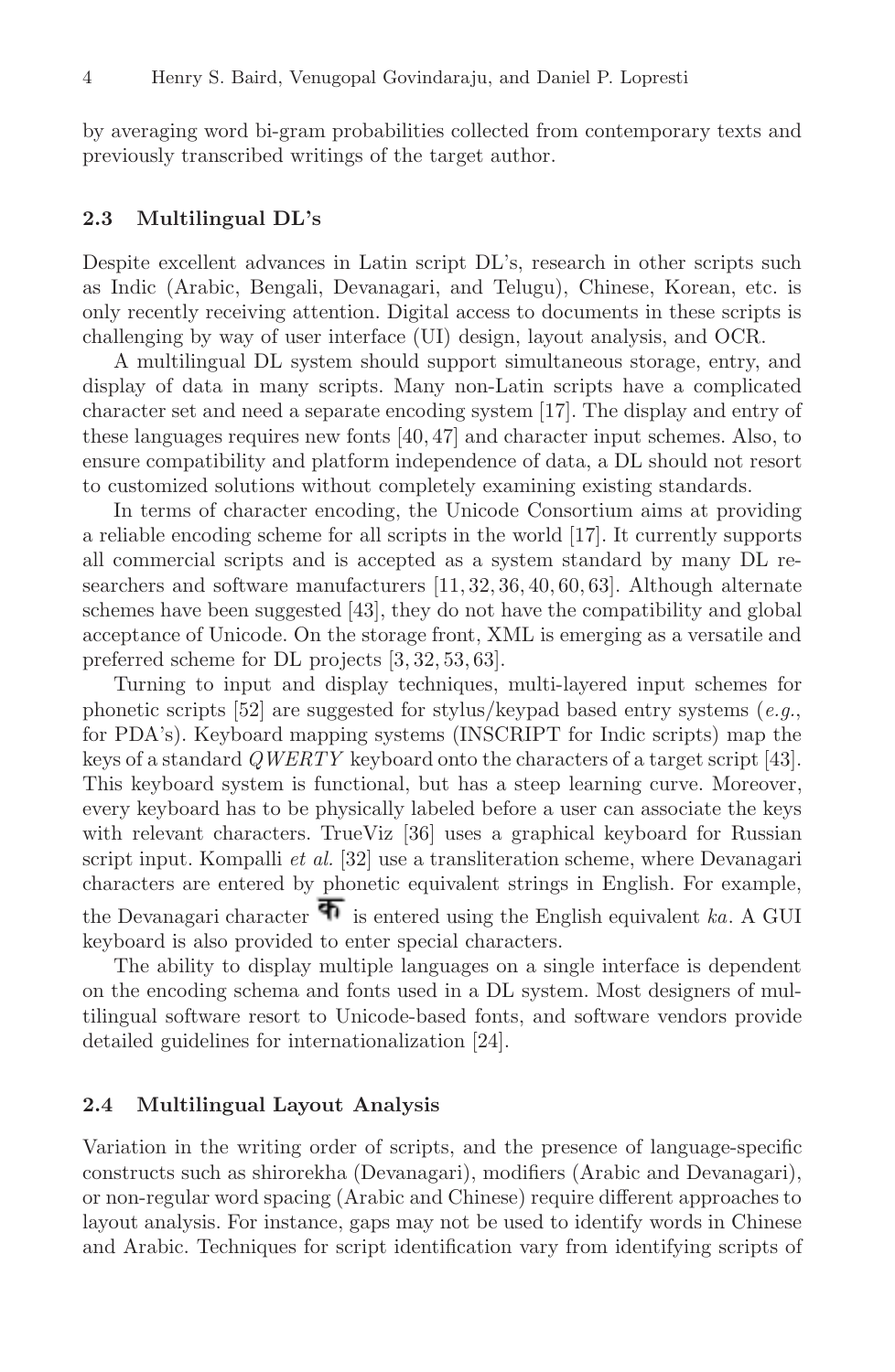individual words in a multilingual document [42] to those that determine scripts of lines [44] and entire text blocks [27, 62]. Once a script is identified, scriptspecific line and word separation algorithms can be used [22].

### **2.5 Multilingual OCR**

Creation of data sets [30, 32] is a welcome development in providing training and testing resources for non-Latin script OCR. Providing data sets for certain scripts is a non-trivial task due to their large character sets and the variety of recognition units used by researchers [8, 13, 14, 38]. Some suggest splitting ground truth into components to provide truth at multiple levels of granularities [22].

Common methods for Indic script OCR use structural features to build decision trees [13, 14] or combine multiple knowledge bases to create statistical classifiers [8, 38]. Govindaraju *et al.* [22] combine structural and statistical features in a hybrid recognizer. Character images are pre-classified into categories based on structural features. A three layer Neural Network or a Nearest Neighbor classifier is then used to recognize the images.

Partial character matching is used for Chinese OCR [64]. When a character is presented to the recognizer, radicals or parts of characters are first identified. Classification of a sufficiently large number of components leads to recognition of the whole character. Tai *et al.* [61] use a multilayer perceptron network to divide Chinese characters into four layers. Classification at the lowest levels is followed by logical reconstruction to recognize characters.

Holistic techniques are being used for off-line and online recognition of Arabic [1, 4]. Psuedo-2D HMM's are used for ligature modeling in online recognition of Hangul scripts [54]. Bazzi *et al.* [10] recognize Arabic and English, using wordbased HMM's with trigram character probabilities to improve recognition rates.

## **3 Ink-on-Paper** *Versus* **Digital Displays**

Many physical properties of ink-on-paper assist human reading [50], *e.g.*, lightweight, thin, flexible, markable, unpowered (and so "always-on"), stable, and cheap. Of course, digital display devices used to access today's DL's – desktop, laptop, and handheld computers, plus eBook readers, tablet PC's, etc. – have many advantages, too: they are automatically and rapidly rewritable, interactive, and connected (*e.g.*, wirelessly) via networks to vast databases. However, there remain many ways in which information conveyed originally as ink-on-paper *may not* be better delivered by digital means: these need to be better elucidated (for an extended discussion, see [19]).

It is by no means certain that any digital delivery of document images can compete with paper for all, or even for the most frequent purposes. It is still true today, as Sellen and Harper [50] report, that "paper [remains] the medium of choice for reading, even when the most high-tech technologies are to hand." They suggest these reasons: (a) paper allows "flexible [navigation] through documents;" (b) paper assists "cross-referencing" of several documents at one time;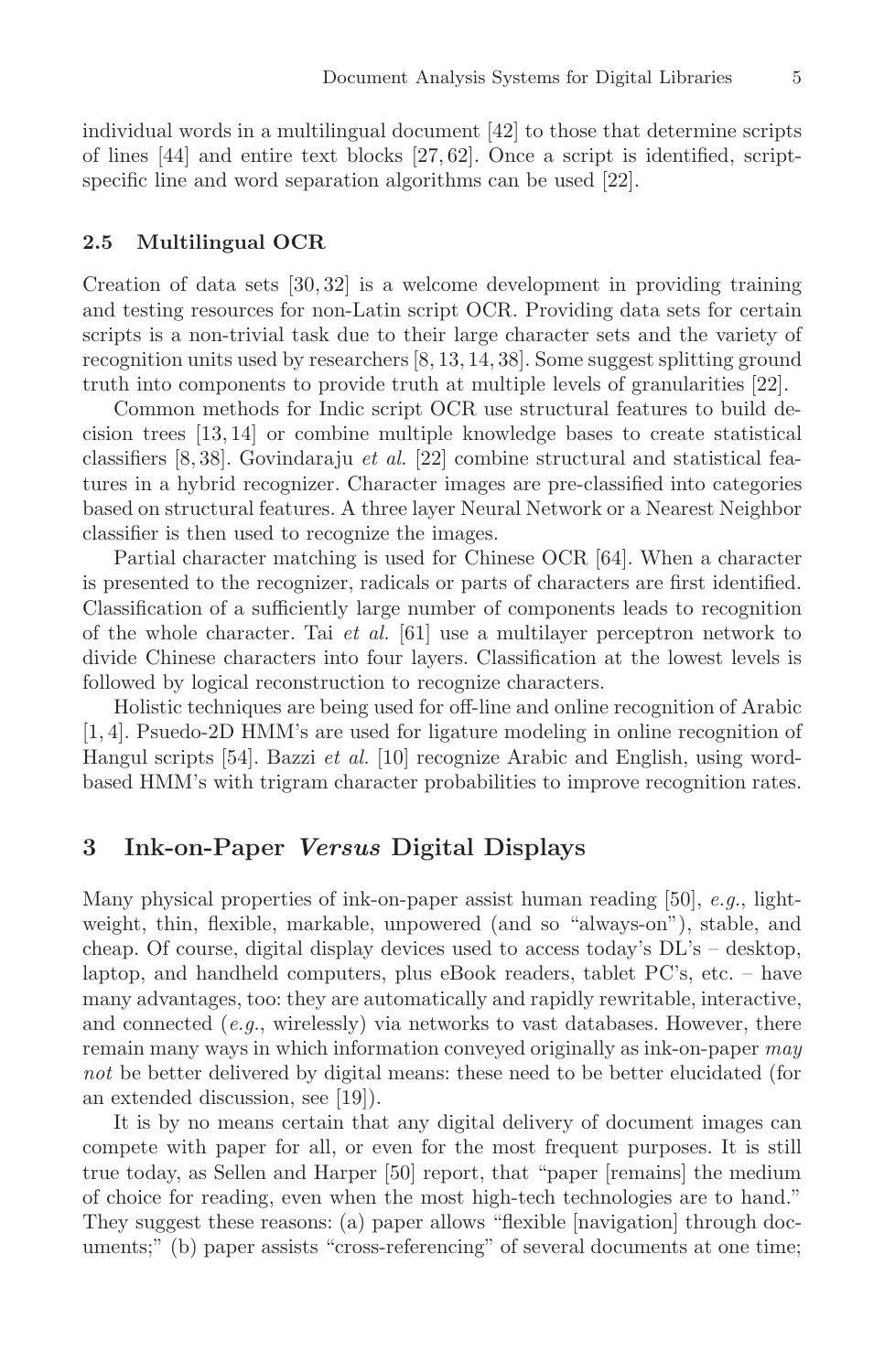(c) paper invites annotation; and (d) paper allows the "interweaving of reading and writing."

New technologies such as E-ink [21] and Gyricon [25] promise electronic document display with more of the advantages of paper (and new advantages of electronics). More – perhaps even fundamental – research into user-interactions with displays during reading and browsing appears to be needed to understand fully the obstacles to the delivery of document images via DL's.

### **4 Capture**

Since the capture of document images for use in DL's usually occurs in large-scale batch operations during which documents may be damaged or destroyed, and which are too costly ever to be repeated, there is a compelling need for methods of designing document scanning operations so that the resulting images will serve a wide variety of uses for many years, not just those uses narrowly imagined at the time. Image quality should be, but often is not, carefully quantified, *e.g.*, at a minimum: depth/color, color gamut and calibration, lighting conditions, digitizing resolution, compression method, and image file format. In addition to these, we need richer *use-specific metrics* of document image quality, tied quantitatively to the reliability of downstream uses (*e.g.*, legibility, both machine and human).

### **4.1 Scanner Specifications**

Digitizing resolutions (spatial sampling frequency) for textual documents typically range today between 300 and 400 pixels/inch (ppi); 600 ppi is less common but is gaining as scanner speed and disk storage capacity increase.

For what downstream uses are these rough guidelines sufficient? Research opportunities here are many, of this general type: does a particular scanning regime for modern books and printed documents (*e.g.*, 300 ppi 24-bit color) reliably provide images (of text, at least) which will support the best achievable recognition accuracy in the future, as image processing methods improve? Or should we, as a research community, help develop more exacting scanning standards?

A joint activity between AIIM and the Association for Suppliers of Printing, Publishing and Converting Technologies (NPES) is discussing an international standard (PDF-Archive) [45] to define the use of PDF for archiving and preserving documents.

Test targets for evaluating scanners include:

- **–** IEEE Std 167A-1987, a facsimile machine test target that is produced by continuous-tone photography, with patterns and marks for a large range of measurements of moderate accuracy;
- **–** AIIM Scanner Target, an ink-on-paper, halftone-printed target; and
- **–** RIT Process Ink Gamut Chart, a four-color (cyan, magenta, yellow, and black), halftone-printed chart for low accuracy color sensitivity determinations.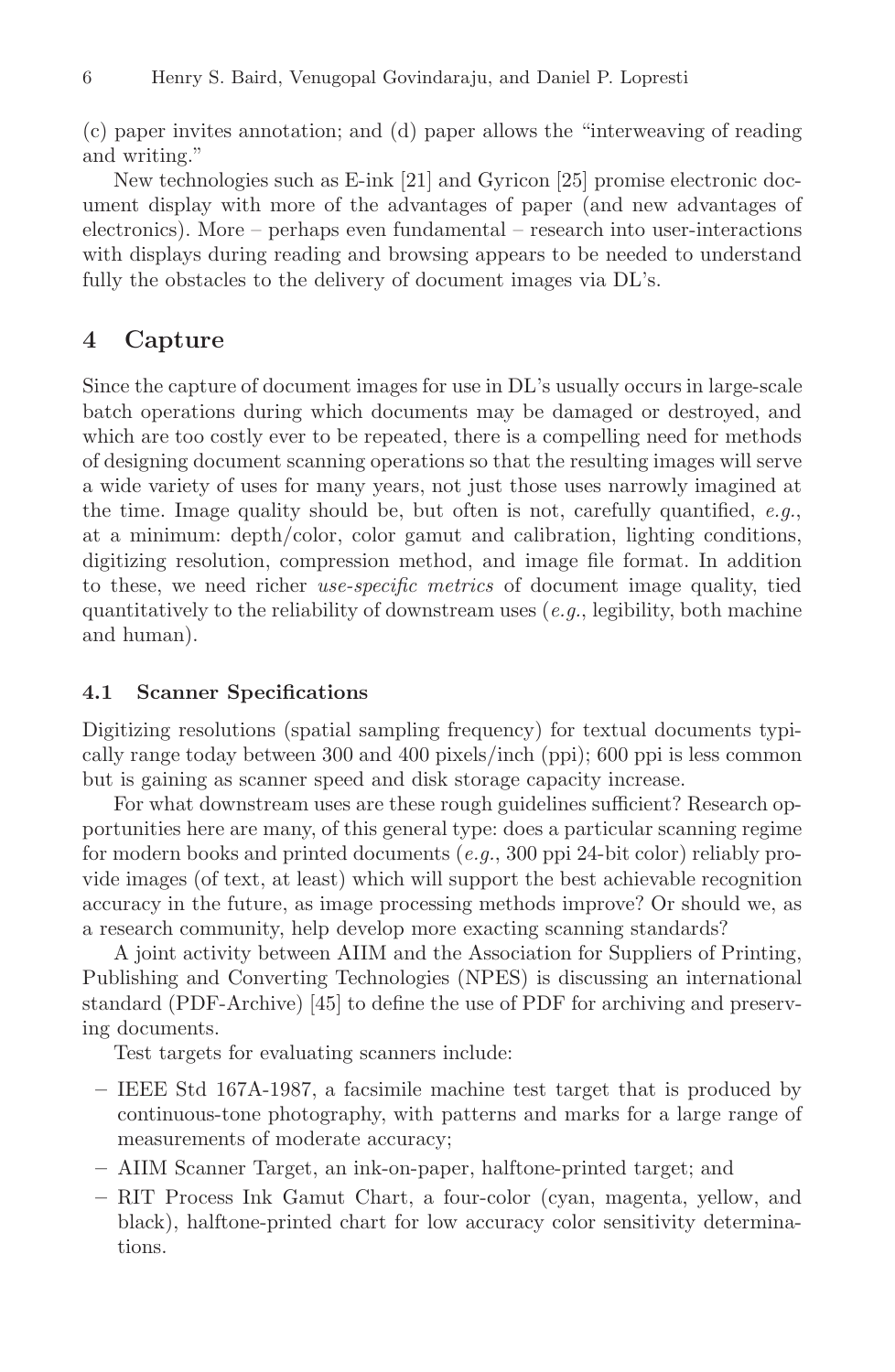To what extent do existing test targets, *e.g.*, AIIM [2] ANSI/AIIM MS-44-1988 "Recommended Practice for Quality Control of Image Scanners" and MS-44, allow for the manual or automatic monitoring of image quality needed for DIA processing? Do we need to design new targets for this purpose?

### **4.2 Measurement and Monitoring of Quality**

Certainly we must recommend that the technical specifications of scanning conditions be preserved and attached (as metadata) to the resulting images. For many existing databases of document images, this has not been done. To our knowledge there does not yet exist a recommendation for such standards. Therefore, tools for the automatic estimation of scanner parameters from images of text could be an important contribution to the success of DL's. Exploratory research in this direction is under way (*e.g.*, [55]), but many questions are as yet unanswered, for example, how accurate will these estimates be? Can we estimate most of the image quality parameters that affect recognition? Will they run fast enough to be applied in real time as the images are scanned?

A few DIA studies have attempted to predict OCR performance and to choose image restoration methods to improve OCR, guided by automatic analysis of images (cf. [59] and its references). The gains, so far, are modest. Can these methods be refined to produce large improvements? Can improving image quality, by itself, improve OCR results enough to obviate the need for post-OCR correction?

## **5 Initial Processing**

A wide range of early-stage image processing tools are needed to support highquality image capture. Image calibration and restoration must usually be specialized to the scanner, and sometimes to the batch. Image processing should, ideally, occur quickly enough for the operator to check each page image visually for consistent quality; this modest capability is, as of yet, hard to achieve. Tools are needed for orienting pages so text is rightside up, for deskewing, deshearing, and dewarping, and for removing "pepper" noise and dark artifacts in book gutters and near edges of images. Software support for clerical functions such as page numbering and ordering, and the collection of metadata, are also crucial to maintaining high throughput. Few, if any, of these tasks present difficult DIA problems, but care is needed in the design of the user interface.

One place where DIA technology could help is in checking each page image for completeness and consistency: (a) Has any text been unintentionally cropped? (b) Are basic measures of image consistency (*e.g.*, brightness, contrast, intensity histograms) stable from page to page, hour after hour? (c) Are image properties consistent across the full page area for each image? These seem to be fairly challenging problems in general, but specific cases may yield to standard image processing techniques.

Are the page numbers – located and read by OCR on-the-fly – in an unbroken ascending sequences, and do they correspond to the automatically generated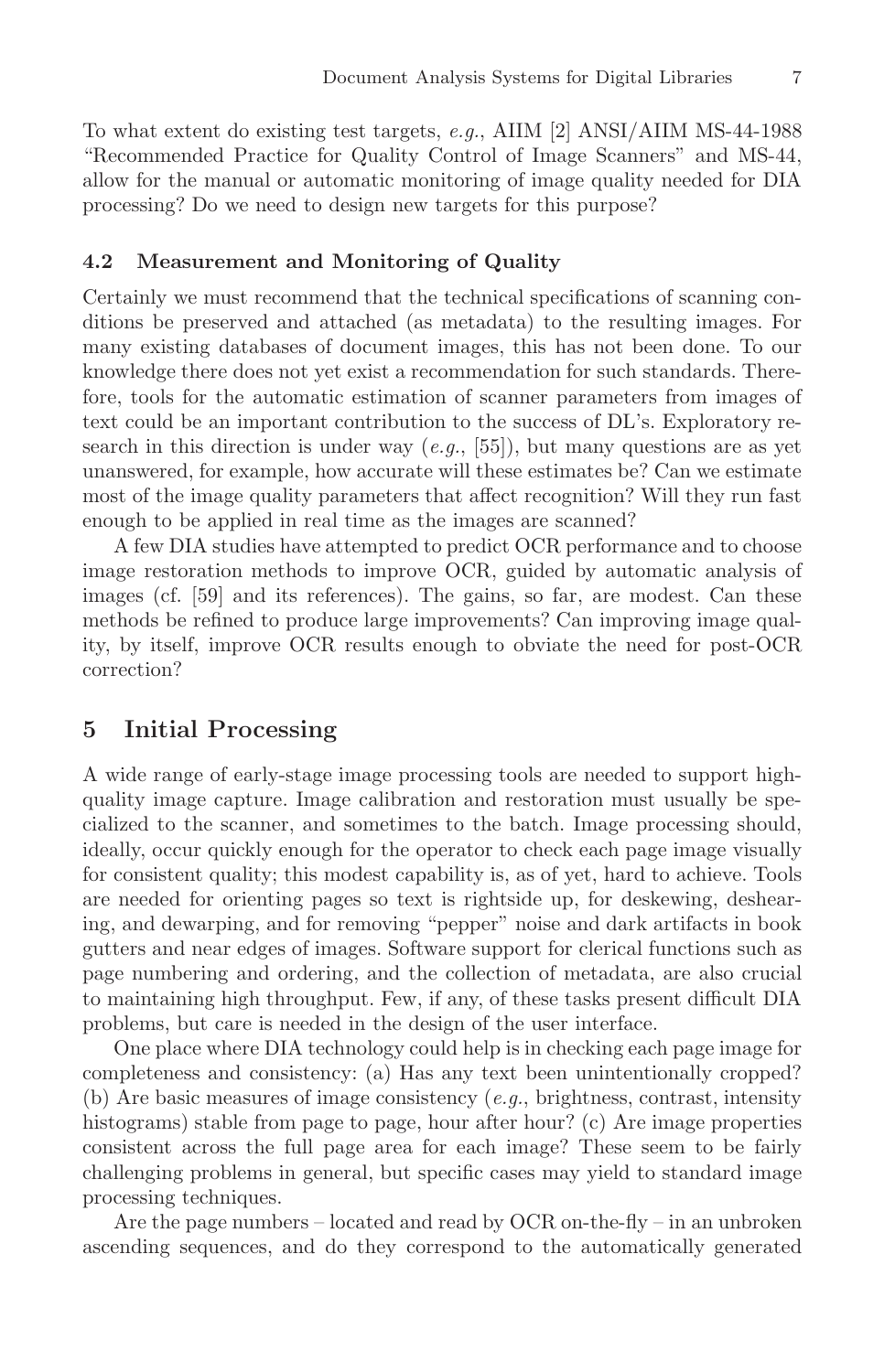metadata? This problem is surely directly solvable using existing techniques, with perhaps the addition of string-correcting constraint-satisfaction analysis of the number sequences: however, we are not aware of any published solution. Perhaps it will someday be possible to assess both human and machine legibility on the fly (today this may seem a remote possibility, but cf. [16]).

### **5.1 Restoration**

Document image restoration can assist fast and painless reading, OCR for textual content, DIA for improved user experience (*e.g.*, format preservation), and characterization of the document (age, source, etc.). To these ends, methods have been developed for contrast and sharpness enhancement, rectification (including skew and shear correction), super-resolution, and shape reconstruction (for a survey, see [37]), but there appear to be quite a few open problems.

## **6 Analysis of Content**

The analysis and recognition of the content of document images requires, of course, the full range of DIA R&D achievements: page layout analysis, text/nontext separation, typeset/handwritten separation, text recognition, labeling of text blocks by function, automatic indexing and linking, table and graphics recognition, etc. Most of the DIA literature is devoted to these topics.

However, it should be noted that images found in DL's, since they represent many nations, cultures, and historical periods, tend to pose particularly severe challenges to today's DIA methods, and especially to the architecture of DIA systems, which are not robust in the face of multilingual text and non-Western scripts, obsolete typefaces, old-fashioned page layouts, and low or variable image quality. The sheer variety of document images that are rapidly being brought online threatens to overwhelm to the capabilities of state-of-the-art DIA systems; this fact, taken alone, suggests that a fruitful direction for DIA R&D is a search for tools that can reliably perform specific, perhaps narrowly defined, tasks across the *full range of naturally occurring documents*. These might include:

- 1. Does an image contain *any* printed or handwritten text?
- 2. Does it contain a long passage (*e.g.*, 50 or more words) of text?
- 3. Isolate all textual regions, separating them from non-text and background;
- 4. Identify/segment handwritten from machine-printed text; and
- 5. Identify script (writing system) and language of regions of text.

This might be called a breadth-first (or *versatility–first*) DIA strategy. Most of these tasks have, of course, already received some attention in the literature. What is new, perhaps, is the emphasis on achieving some level of competency (perhaps not always high) across *orders of magnitude more document image types* than has been attempted thus far.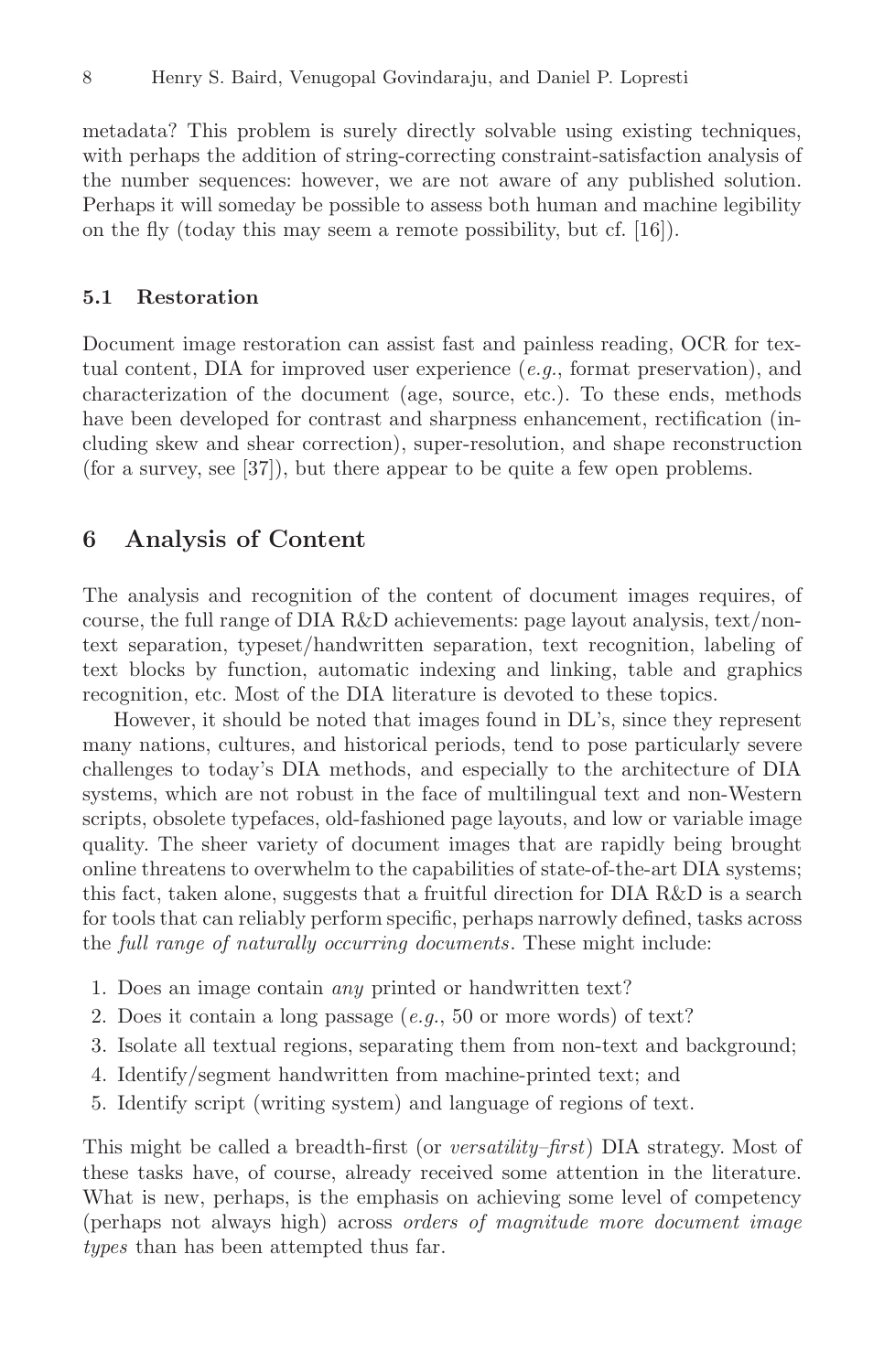### **6.1 Accurate Transcriptions of Text**

The central task of DIA research has long been to extract a full and perfect transcription of the textual content of document images. No existing OCR technology, experimental or commercially available, can guarantee near-perfect accuracy across the full range of document images of interest to users. Furthermore, it is rarely possible – even for an OCR expert – to predict how badly an OCR system will fail on a given document. Even worse, it is usually impossible to estimate automatically, after the fact, how badly an OCR system has performed (but, see [49]). This combination of unreliability, unpredictability, and untrustworthiness forces expensive manual "proofing" (inspection and correction) in all document scan-and-conversion projects that require a uniformly high standard of accuracy. (Of course, if an *average* high accuracy across a large set of documents is needed, existing commercial OCR systems may be satisfactory.)

The open problems here are clearly difficult, urgent, and many, but they are also already thoroughly discussed in the DIA literature (*e.g.*, [41] and [48]).

#### **6.2 Labeling of Structure**

DL's would certainly benefit from DIA facilities able to label every part of document structure to the degree of refinement supported by markup languages such as XML. Of course, the general case of this remains a resistant class of DIA problems. However, even partial solutions might be useful in DL's since they would aid in navigation within and among documents, capturing some of the flexibility that keeps paper competitive with DL's. Navigation can be assisted by a wide range of incomplete, and even errorful, functional labelings for the purposes of, for example, creating indices and overviews (at various levels of detail), jumping from one section to the next, following references to figures, and so on.

## **7 Presentation, Printing, and Reflowing**

Paper invite the "spreading out" of many pages over large surfaces. The relative awkwardness of digital displays is felt particularly acutely here. When attempting to read images of scanned pages on electronic displays, it is often difficult to avoid panning and zooming, which quickly becomes irritating and insupportable.

This problem has been carefully and systematically addressed by several generations of eBook design, and progress is being made toward high-resolution, grayscale and color, bright, high contrast, lightweight, and conveniently-sized readers for page images. But even when eBooks approach paper closely enough to support our most comfortable habits of reading, there will still be significant needs for very large displays so that large documents (*e.g.*, maps, music, engineering drawings) and/or several-at-once smaller documents can be taken in at one glance. Perhaps desktop multi-screen "tiled" displays will come first; but eventually it may be necessary to display documents on desk-sized or wallsized surfaces. The DIA community should help the design of these displays and should investigate versatile document-image tiling algorithms.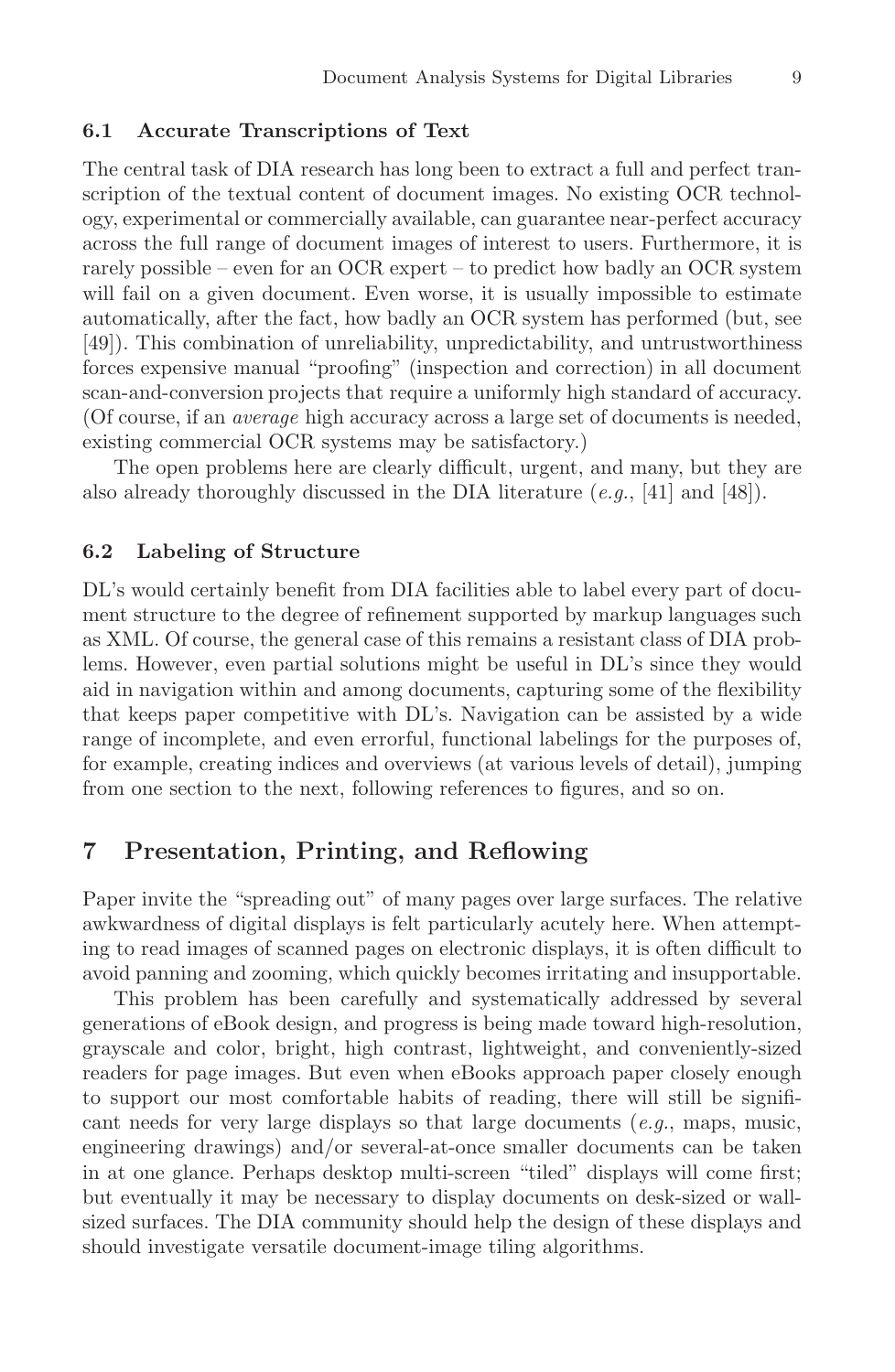In many printed materials, the author's and editor's choice of typeface, typesize, and layout are not merely aesthetic, they are meaningful and critical to understanding. Even if DIA could provide "perfect" transcription of the textual content (as ASCII/Unicode/XML), many critical features of its original appearance may have been discarded. Preserving all of these stylistic details through the DIA pipeline remains a difficult problem. One solution to this problem is, of course, multivalent representations where the original image is always available as one of several views.

Recently, DIA researchers have investigated systems for the automatic analysis of document images into image fragments (*e.g.*, word images) that can be reconstructed or "reflowed" onto a display device of arbitrary size, depth, and aspect ratio  $(e.g., [12])$ . The intent is to allow imaged documents to be read on a limited-resolution, perhaps even handheld, computing device, without any errors or losses due to OCR and retypesetting, thus mimicking one of the most useful features of encoded documents in DL's. It also holds out the promise of customizable print-on-demand services and special editions, *e.g.*, large-type editions for the visually impaired.

This is a promising start, but, to date, document image reflowing systems work automatically only on body text and still have some problems with reading order, hyphenation, etc. Automation of link-creation (to figures, footnotes, references, etc.) and of indices (*e.g.*, tables of contents) would greatly assist navigation on small devices. It would be highly useful to extend reflowing to other parts of document images such as tables and graphics, difficult as it may be to imagine how this could be accomplished under the present state of the art.

Similar issues arise when users wish to reprint books or articles found in DL's. It should be possible for such a user to request any of a wide range of output formats, *e.g.*, portrait or landscape, multiple "pages per page," pocketbooks, large-type books, etc. In most of these cases, some DIA problem needs to be solved.

## **8 Indexing, Retrieval, and Summarization**

Both indexing and retrieval of document images are critical for the success of DL's. To pick only a single example, the JSTOR DL [29] includes over 12 million imaged pages from over 300 scholarly journals and allows searching on (OCRed) full text as well as on selected metadata (author, title, or abstract field). Most published methods for retrieval of document images first attempt recognition and transcription followed by indexing and search operating on the resulting (in general, erroneous) encoded text (using, *e.g.*, standard "bag-of-words" information retrieval (IR) methods). The excellent survey [20] summarized the state of the art (in 1997) of retrieval of entire multi-page articles as follows:

- 1. at OCR character error rates below 5%, IR methods suffer little loss of either recall or precision; and
- 2. at error rates above 20%, both recall and precision degrade significantly.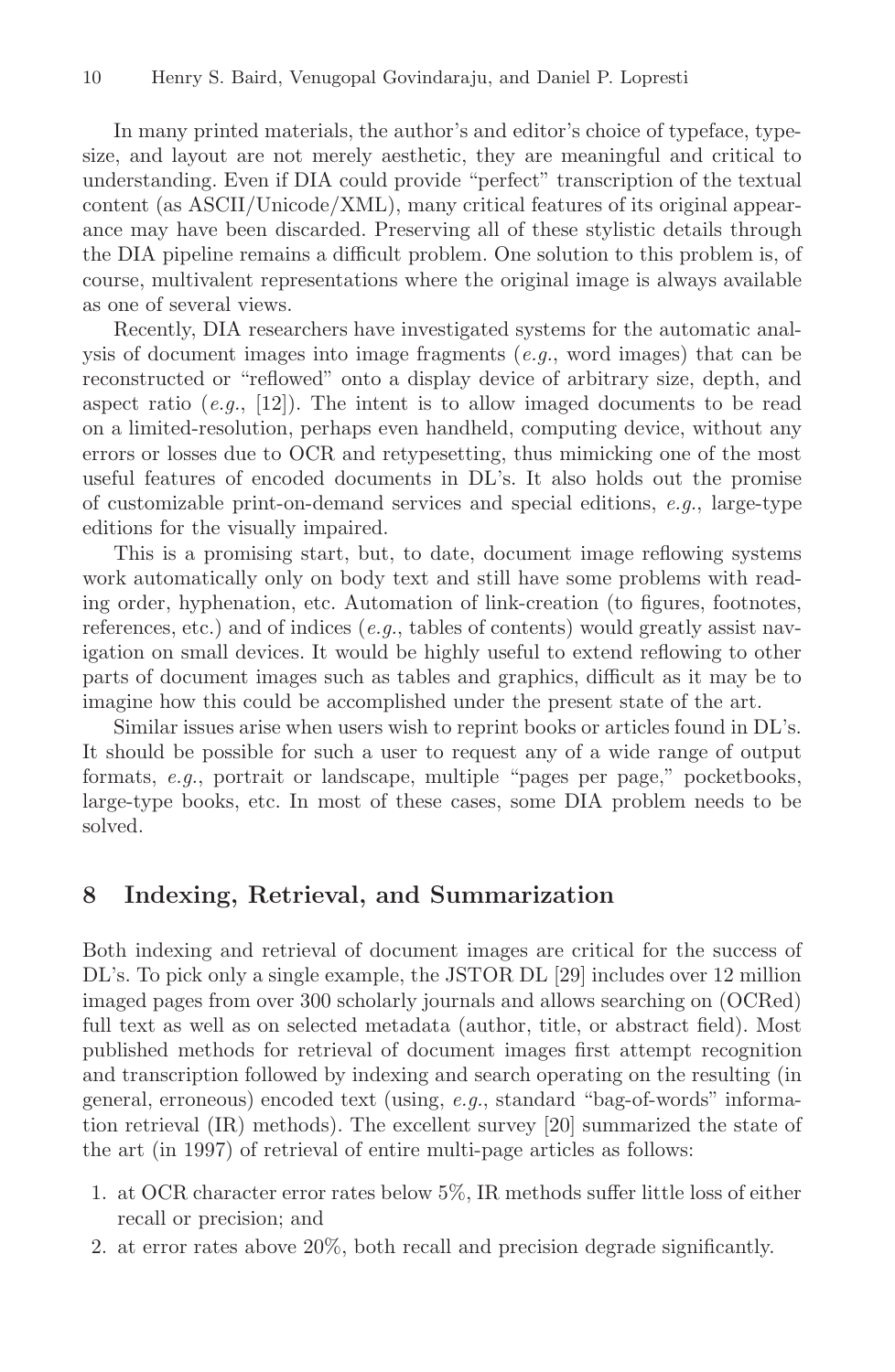There is a small but interesting literature on word-spotting "in the image domain." These approaches seem to offer the greatest promise of large improvements in recall and precision (if not in speed). An open problem, not much studied, is the effectiveness of  $OCR \rightarrow IR$  methods on very short passages, such as, in an extreme but practically important case, short fields containing key metadata (title, author, etc.). Many textual analysis tasks (*e.g.*, those that depend on syntactic analysis), whether modeled statistically or symbolically, can be derailed by even low OCR error rates.

### **8.1 Summarizations and Condensation**

There has been, to our knowledge, only a single DIA attack on the problem of summarization of documents by operating on images, not on OCRed text. In this work [15], word-images were isolated and compared by shape (without recognition) and thereby clustered. The cluster occurrences and word sizes were used to distinguish between stop words and non-stop words, which were then used to rank (images of) sentences in the usual way.

This successful extension of standard information retrieval methods into the purely image domain should spur investigation of similar extensions, for example, methods for condensing document images by abstracting them into a set of section headers.

### **8.2 Non-textual Content**

Non-textual content such as mathematical expressions, chemical diagrams, technical drawings, maps, and other graphics have received sustained attention by DIA researchers, but it may be fair to say that search and retrieval for these contents is at a much less mature stage than for text.

## **9 Personal and Interactive Digital Libraries**

Research has recently gotten underway into "personal digital libraries," with the aim of offering tools to individuals willing to try to scan their own documents and, mingling imaged and encoded files, assemble and manage their own DL's. All the issues we have mentioned earlier are applicable here, but perhaps there is special urgency in ensuring that all the images are legible, searchable, and browseable. Thus there is a need for deskilled, integrated tools for scanning, quality control and restoration, ensuring completeness, adding metadata, indexing, redisplay, and annotation. An early example of this, using surprisingly simple component DIA technologies informally integrated, is described in [56]. In addition, this might spur more development and wider use of simple-to-use, small-footprint personal scanners and handheld digital cameras to capture document images, with a concomitant need for DIA tools (perhaps built into the scanners and cameras) for image dewarping, restoration, binarization, etc.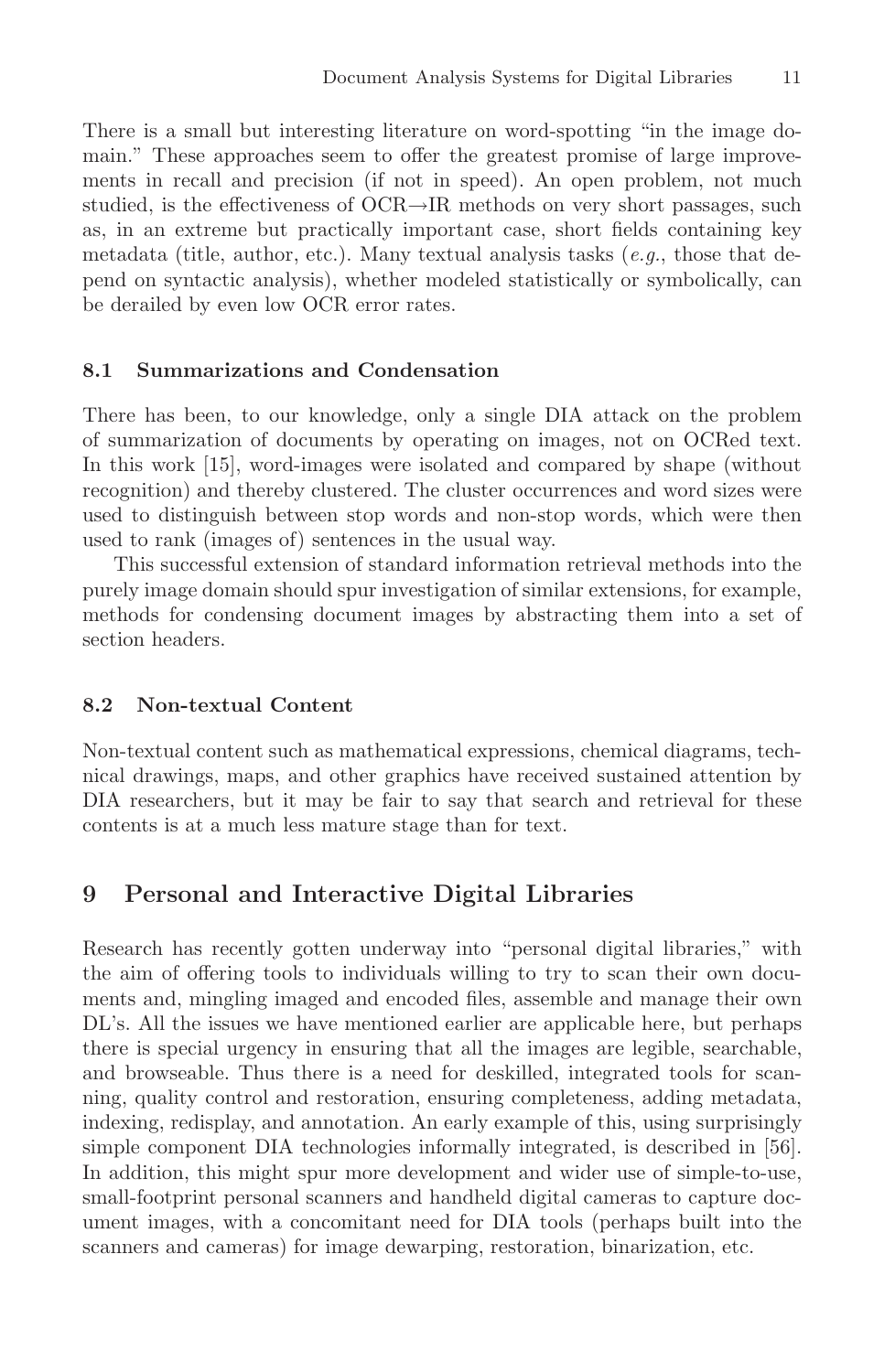In addition, one may wish to detect duplicates (or near duplicates), either to prune them or to collect slightly differing versions of a document; the DIA literature offers several effective attacks on this problem (cf. [20]), operating both in the textual and the image domain. Even when document content starts out in encoded form (is "born digital"), document image analysis can still be important. For instance, how might duplicate detection be performed when one of the versions is in PDF format and the other is in DjVu? The common denominator must be the visual representation of the document since, from the point of view of individual (especially non-professional) users, the visual representation will be normative.

Often, users may wish to be able to perform annotation using pen-based input (on paper or with a digital tablet/stylus). A role for document image analysis here could be annotation segmentation/lifting or word-spotting in annotations.

### **9.1 Interactive and Shared Digital Libraries**

As publicly available DL's gather large collections of document images, opportunities will arise for collective improvement of DL services. For example, one user may volunteer to correct an erroneous OCR transcription; another may be willing to indicate correct reading order or add XML tags to indicate sections. In this way a multitude of users may cooperate to improve the usefulness of the DL collection without reliance on perfect DIA technology. Within such a community of volunteers, assuming it could establish a culture of trust, review, and acceptance, DIA tools could be critically enabling.

An example of such a cooperative volunteer effort, which is closely allied intellectually to the DIA field, is The Open Mind Initiative [58], a framework for supporting the development of "intelligent" software using the Internet. Based on the traditional open source method, it supports domain experts, tool developers, and non-specialist "netizens" who contribute raw data.

Another example, from the mainstream of the DL field, is Project Gutenberg [46], the Internet's oldest producer of free electronic books (eBooks or eTexts). As of November 2002, a total of 6*,* 267 "electronic texts" of books had been made available online. All the books are in the public domain. Most of them were typed in and then corrected (sometimes imperfectly) by volunteers working over the Web. Such databases are potentially useful to the DIA community as sources of high quality ground-truth associated with known editions of books, some of which are available also as images. These collections have great potential to drive DIA R&D relevant to DL's, as well as to benefit from it.

### **9.2 Providing DIA Tools for Building DL's**

To assist such interactive projects, the DIA field should consider developing DIA tool sets freely downloadable from the Web, or perhaps run on DL servers on demand from users. These could allow, for example, an arbitrary TIFF file (whether in a DL or privately scanned) to be processed, via a simple HTML link, into an improved TIFF (*e.g.*, deskewed). Each such user would be responsible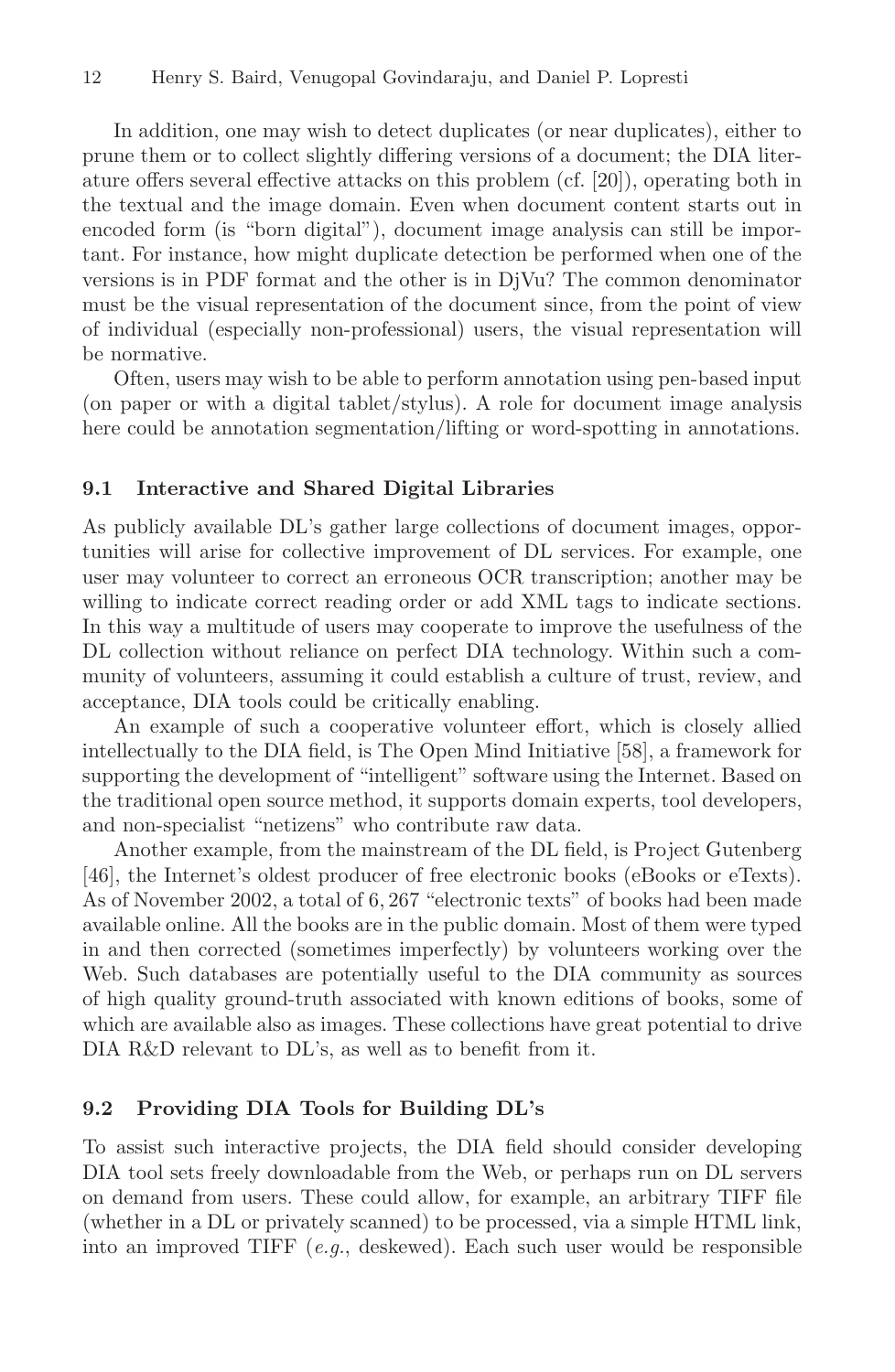for ensuring that his/her attempted operation succeeded – or, less naively, there could be an independent review. The result would then be uploaded into the DL, annotated to indicate the operation and the user's assurance (and/or the associated review). In this way, even very large collections of document images could be improved beyond the level possible today through exclusively automatic DIA processing.

## **10 Conclusions**

In this paper, we have attempted to provide an overview of some of the challenges confronting the builders of document analysis systems in the context of digital libraries. While it may seem disheartening to realize that so many important problems remain unsolved, there is no doubt that both the DIA and DL communities have much to offer one another. As a practical testbed for document analysis techniques and a real-world application of enormous cultural importance, we anticipate that digital libraries will provide a valuable focus for work in our field.

## **References**

- 1. H. Y. Abdelazim and M. A. Hashish. Application of HMM to the recognition of isolated Arabic words. In Proceedings of 11th National Computer Conference, pages 761–774, 1989.
- 2. Association for Information and Image Management, International. 1100 Wayne Avenue, Suite 1100, Silver Spring, Maryland 20910; www.aiim.org.
- 3. R. B. Allen and J. Schalow. Metadata and data structures for the historical newspaper digital library. In Proceedings of the 8th international conference on Information and knowledge management, pages 147–153, 1999.
- 4. A. Amin. Offline Arabic character recognition: The state of the art. Pattern Recognition, 31(5):517–530, 1997.
- 5. A. Antonacopoulos and D. Karatzas. Document image analysis for World War II personal records. In Proceedings of the 1st International Workshop on Document Image Analysis for Libraries. (DIAL 2004), pages 336–341, 2004.
- 6. H. Baird. Difficult and urgent open problems in document image analysis for libraries. In Proceedings of the 1st International Workshop on Document Image Analysis for Libraries. (DIAL 2004), pages 25–32, 2004.
- 7. H. S. Baird and V. Govindaraju, editors. Proceedings of the International Workshop on Document Image Analysis for Libraries. IEEE Computer Society Press, Piscataway, NJ, 2004.
- 8. V. Bansal. Integrating knowledge sources in devanagari text recognition. IEEE Transactions on Systems, Man and Cybernetics Part A, 30(4):500–505, 2000.
- 9. W. Barrett. Digital mountain: From granite archive to global access. In Proceedings of the 1st International Workshop on Document Image Analysis for Libraries. (DIAL 2004), pages 104–121, 2004.
- 10. I. Bazzi, R. Schwartz, and J. Makhoul. An omnifont open-vocabulary OCR system for English and Arabic. IEEE Pattern Analysis and Machine Intelligence, 21(6):495–504, June 1999.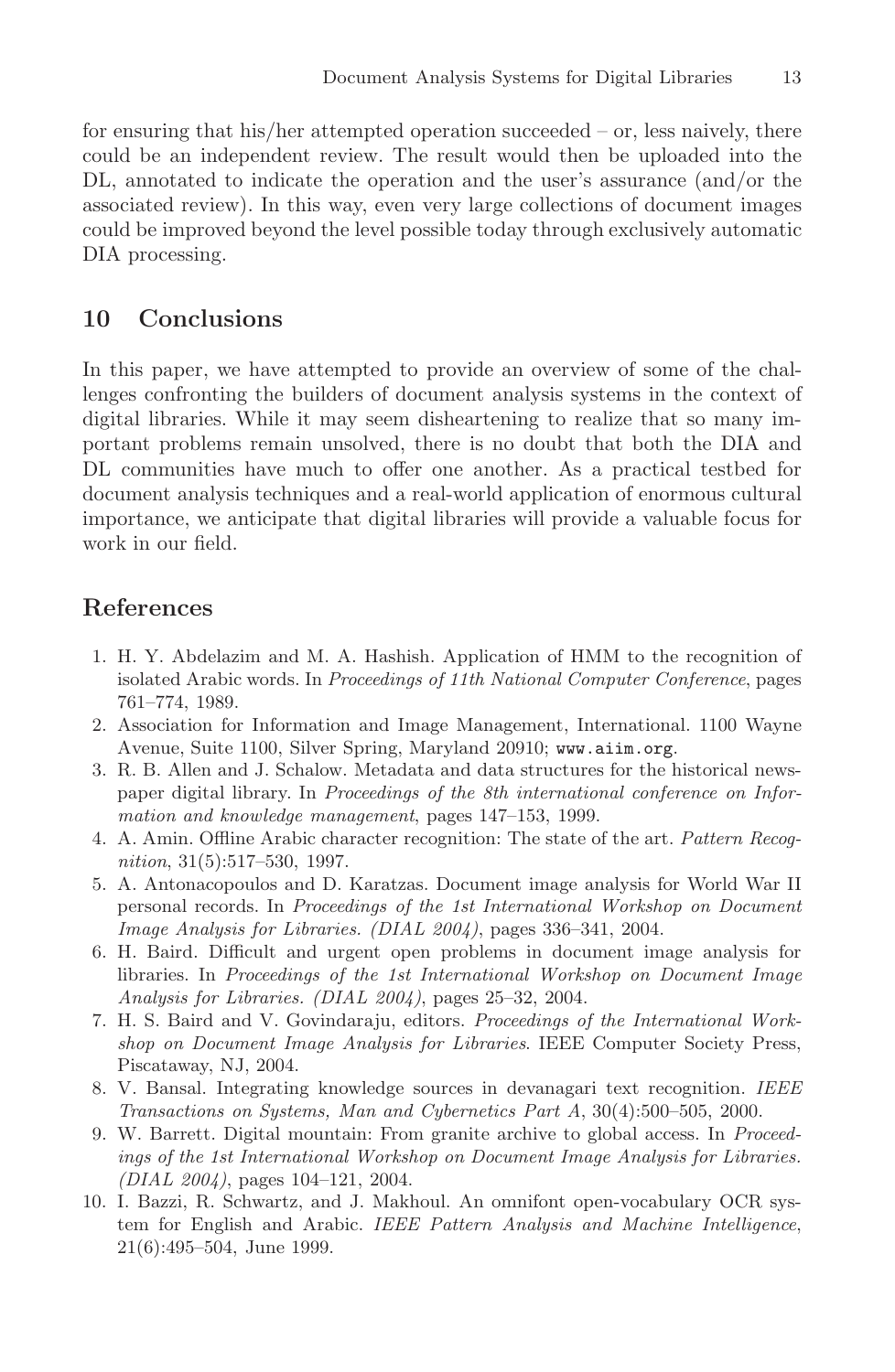- 11. T. Bray, J. Paoli, C. M. Sperberg-McQueen, and E. Maler. Extensible Markup Language (XML) 1.0 (second edition), 2001.
- 12. T. M. Breuel, W. C. Janssen, K. Popat, and H. S. Baird. Paper to PDA. In Proc., IAPR 16th ICPR, volume 4, pages 476–479, Quebec City, Canada, August 2002.
- 13. B. B. Chaudhuri and U. Pal. An OCR system to read two Indian language scripts: Bangla and Devanagari. In Proceedings of the 4th International Conference on Document Analysis and Recognition, pages 1011–1015, 1997.
- 14. B. B. Chaudhuri, U. Pal, and M. Mitra. Automatic recognition of printed Oriya script. In Proceedings of the 6th International Conference on Document Analysis and Recognition, pages 795–799, 2001.
- 15. F. R. Chen and D. Bloomberg. Summarization of imaged documents without OCR. Computer Vision and Image Understanding, 70(3), June 1998.
- 16. M. Chew and H. S. Baird. BaffleText: a Human Interactive Proof. In Proc., 10th IS&T/SPIE Document Recognition & Retrieval Conf., Santa Clara, CA, January 23–24 2003.
- 17. Unicode Consortium. The Unicode Standard Version 4.0. Addison-Wesley, 2003.
- 18. B. Couasnon, J. Camillerapp, and I. Leplumey. Making handwritten archives documents accessible to public with a generic system of document image analysis. In Proceedings of the 1st International Workshop on Document Image Analysis for Libraries. (DIAL 2004), pages 270–277, 2004.
- 19. A. Dillon. Reading from paper versus screens: A critical review of the empirical literature. Ergonomics, 35(10):1297–1326, 1992.
- 20. D. Doermann. The indexing and retrieval of document images: A survey. Computer Vision and Image Understanding, 70(3), June 1998.
- 21. E Ink, 733 Concord Avenue, Cambridge, MA 02138. www.eink.com.
- 22. V. Govindaraju, S. Khedekar, S. Kompalli, F. Farooq, S. Setlur, and V. Prasad. Tools for enabling digital access to multilingual Indic documents. In Proceedings of the 1st International Workshop on Document Image Analysis for Libraries. (DIAL 2004), pages 122–133, 2004.
- 23. V. Govindaraju and H. Xue. Fast handwriting recognition for indexing historical documents. In Proceedings of the 1st International Workshop on Document Image Analysis for Libraries. (DIAL 2004), pages 314–320, 2004.
- 24. D. Green. The Java Tutorial: Internationalization. java.sun.com/docs/books/tutorial/i18n/.
- 25. Gyricon Media, Inc., 6190 Jackson Road, Ann Arbor, MI 48103. www.gyriconmedia.com.
- 26. G. Harit, S. Chadhury, and H. Ghosh. Managing document images in a digital library: An ontology guided approach. In Proceedings of the 1st International Workshop on Document Image Analysis for Libraries. (DIAL 2004), pages 64–92, 2004.
- 27. J. Hochberg, L. Kerns, P. Kelly, and T. Thomas. Automatic script identification from images using cluster-based templates. In Proceedings of the 3rd International Conference on Document Analysis and Recognition, volume 1, pages 378–381, 1995.
- 28. L. Hutchison and W. A. Barrett. Fast registration of tabular document images using Fourier analysis. In Proceedings of the 1st International Workshop on Document Image Analysis for Libraries. (DIAL 2004), pages 253–267, 2004.
- 29. JSTOR Digital Library. University of Michigan and Princeton University. www.jstor.org.
- 30. D. H. Kim, Y. S. Hwang, S. T. Park, E. Kim, S. Paek, and S. Bang. Handwritten Korean character image database. In Proceedings of the 2nd International Conference on Document Analysis and Recognition, pages 470–473, 1993.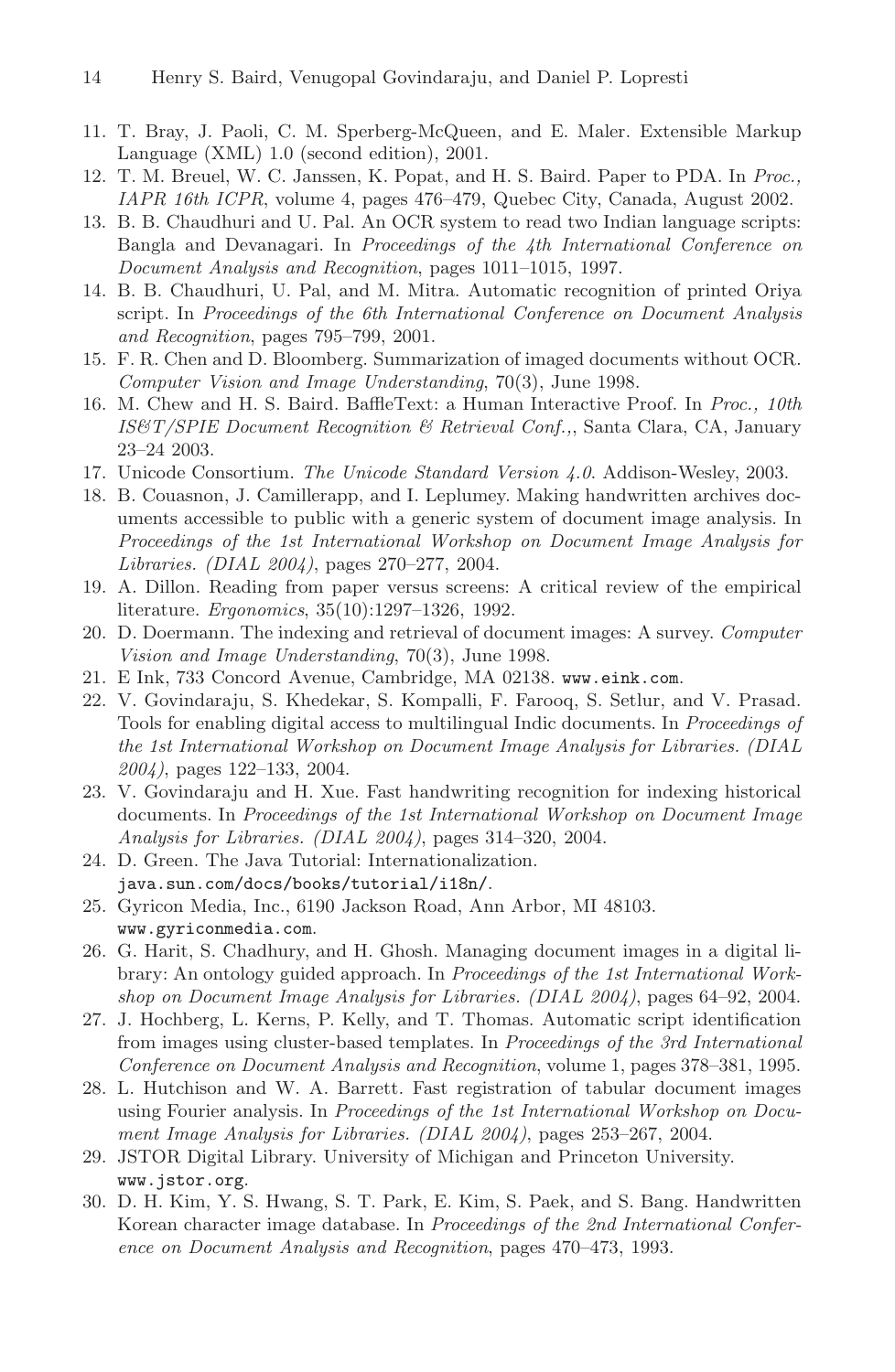- 31. M. Kim, M. Jang, H. Choi, T. Rhee, and J. H. Kim. Digitalizing scheme of handwritten Hanja historical document. In Proceedings of the 1st International Workshop on Document Image Analysis for Libraries. (DIAL 2004), pages 321–327, 2004.
- 32. S. Kompalli, S. Setlur, V. Govindaraju, and R. Vemulapati. Creation of data resources and design of an evaluation test bed for Devanagari script recognition. In Proceedings of the 13th International Workshop on Research Issues on Data Engineering: Multi-lingual Information Management, pages 55–61, 2003.
- 33. M. Kornfield, R. Manmatha, and J. Allan. Text alignment with handwritten documents. In Proceedings of the 1st International Workshop on Document Image Analysis for Libraries. (DIAL 2004), pages 195–209, 2004.
- 34. V. Lavrenko, T. Rath, and R. Manmatha. Holistic word recognition for handwritten historical documents. In Proceedings of the 1st International Workshop on Document Image Analysis for Libraries. (DIAL 2004), pages 278–287, 2004.
- 35. F. LeBourgeois, E. Trinh, B. Allier, V. Eglin, and H. Emptoz. Document images analysis solutions for digital libraries. In Proceedings of the 1st International Workshop on Document Image Analysis for Libraries. (DIAL 2004), pages 2–24, 2004.
- 36. C. H. Lee and T. Kanungo. The architecture of TrueViz: A groundTRUth / metadata editing and VIsualiZing toolkit. PR, 36(3):811–825, March 2003.
- 37. R. P. Loce and E. R. Dougherty. Enhancement and Restoration of Digital Documents: Statistical Design of Nonlinear Algorithms. Society of Photo-optical Instrumentation Engineers, January 1997. ISBN 081942109X.
- 38. H. Ma and D. Doermann. Adaptive Hindi OCR using generalized Hausdorff image comparison. ACM Transactions on Asian Language Information Processing, 26(2):198–213, 2003.
- 39. S. Marinai, E. Marino, F. Cesarani, and G. Soda. A general system for the retrieval of document images from digital libraries. In Proceedings of the 1st International Workshop on Document Image Analysis for Libraries. (DIAL 2004), pages 150– 173, 2004.
- 40. Microsoft Windows glyph processing. www.microsoft.com/typography/developers/opentype/default.htm.
- 41. G. Nagy. Twenty years of document image analysis in PAMI. IEEE Transactions on Pattern Analysis and Machine Intelligence, 22(1):38–62, 2000.
- 42. A. M. Namboodiri and A. K. Jain. On-line script recognition. In Proceedings of the 16th International Conference on Pattern Recognition, pages 736–739, 2002.
- 43. Bureau of Indian Standards. Indian script code for information interchange, 1999.
- 44. U. Pal and B.B. Chaudhuri. Script line separation from Indian multi-script documents. In Proceedings of the 5th International Conference on Document Analysis and Recognition, pages 406–409, 1999.
- 45. NPES/AIIM PDF Archive Project. www.aiim.org/standards.asp?ID=25013.
- 46. Project Gutenberg. promo.net/pg.
- 47. S. Rajkumar. Indic typesetting challenges and opportunities.  $TUGboat$ , 23(1), 2002.
- 48. S. V. Rice, F. R. Jenkins, and T. A. Nartker. The fifth annual test of OCR accuracy. Technical report, Information Science Research Institute, Univ. of Nevada at Las Vegas, Las Vegas, Nevada, 1996. ISRI TR-96-01.
- 49. P. Sarkar, H. S. Baird, and J. Henderson. Triage of OCR output using 'confidence' scores. In Proc., 9th IS&T/SPIE Document Recognition & Retrieval Conf., San Jose, CA, January 2002.
- 50. A. J. Sellen and R. H. R. Harper. The Myth of the Paperless Office. The MIT Press, Cambridge, MA, 2002.